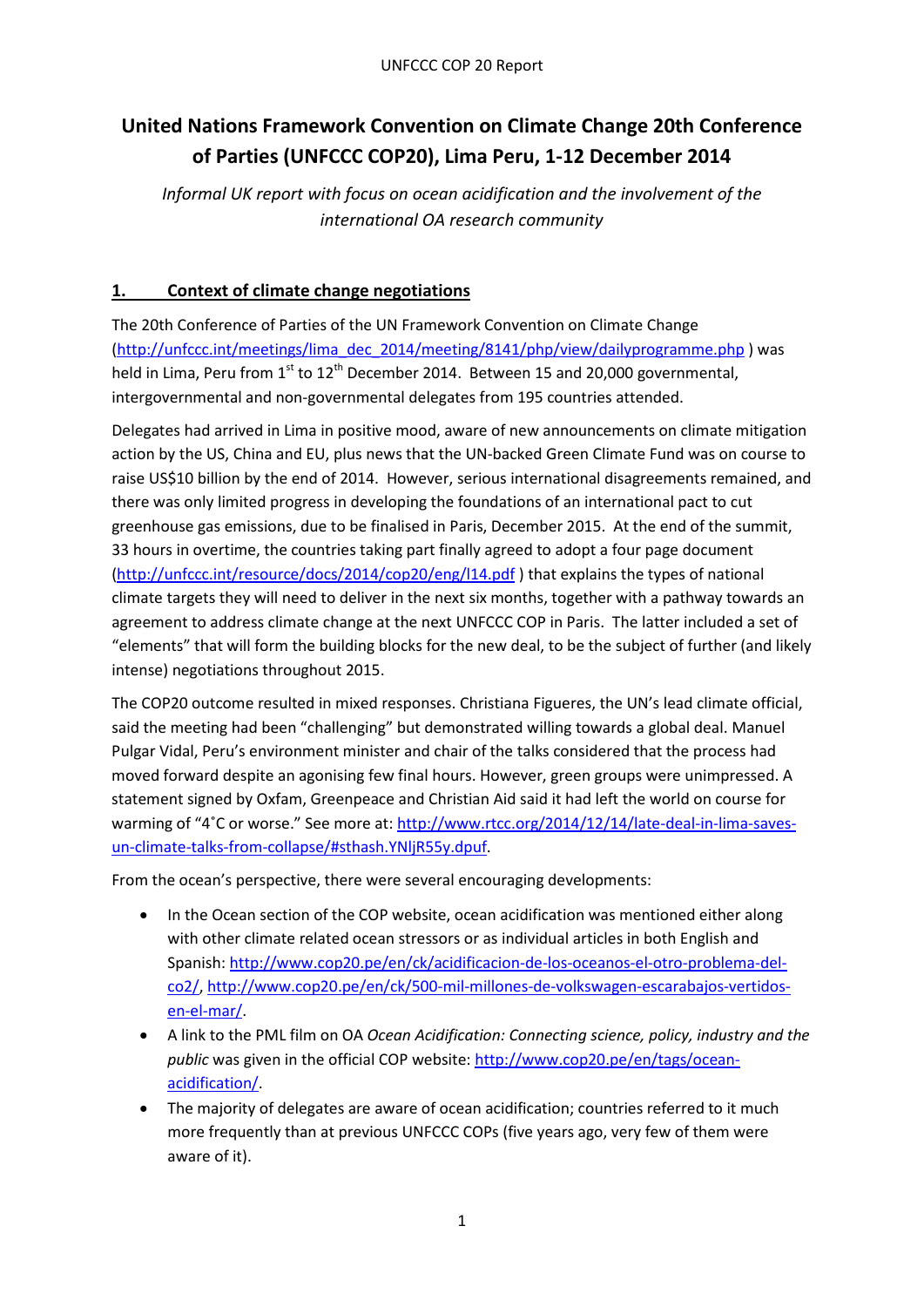- Ocean acidification was included in the Subsidiary Body for Scientific and Technological Advice (SBSTA) document 8b [http://unfccc.int/meetings/lima\\_dec\\_2014/in-session/items/8698.php](http://unfccc.int/meetings/lima_dec_2014/in-session/items/8698.php) on systematic observations. At one point during the COP it was excluded but an intervention resulted in its re-inclusion.
- Policy makers themselves are raising the issue, e.g. Ronny Jumeau, Seychelles Ambassador for Climate Change and SIDS Issues[: http://stakeholderforum.org/sf/outreach/index.php/223-cop20](http://stakeholderforum.org/sf/outreach/index.php/223-cop20-day9-mountains-water-oceans/11849-cop20-day9-the-missing-oceans) [day9-mountains-water-oceans/11849-cop20-day9-the-missing-oceans](http://stakeholderforum.org/sf/outreach/index.php/223-cop20-day9-mountains-water-oceans/11849-cop20-day9-the-missing-oceans) and the UNFCCC Secretary General herself (see Section 4.1 below).
- Requests for copies of ocean acidification PowerPoint presentations were received from several coastal and island nations.



*The entrance to the COP20 venue*

Information on ocean acidification and other climate-related ocean stressors was made available to COP participants by a collaboration of national and international organisations through an exhibition booth, together with engagement through a wide range of meetings specific side-events, interventions and press interviews, as detailed below.

Three side events were held with focus on ocean acidification and related changes (each hosted in a different pavilion at the COP), together with a public event. At these events, experts and PhD students presented and discussed information on the causes and impacts of climate-related ocean stressors.

### **2. Exhibition booth: Hot, Sour & Breathless**

The English/Spanish exhibition booth "Hot, Sour and Breathless" was jointly supported by the UK Ocean Acidification research programme and Plymouth Marine Laboratory (UK), the BIOACID programme (Germany), Scripps Institute of Oceanography (USA), and the Ocean Acidification International Coordination Centre hosted by the International Atomic Energy Agency. Spanish translations were provided by the Centro de Investigación e Innovación para el Cambio Climático, Chile. The overall aim was to ensure that the important role of the ocean in climate change processes, impacts and adaptation is properly recognised in the UNFCCC process, including its relevance to preparations for COP21 in Paris at the end of 2015.

The exhibition booth and associated knowledge exchange materials were coordinated by PML. However, all the members of the booth team (listed at end of this section) contributed to engaging the delegates, explaining the science behind the three ocean stressors (warming, acidification and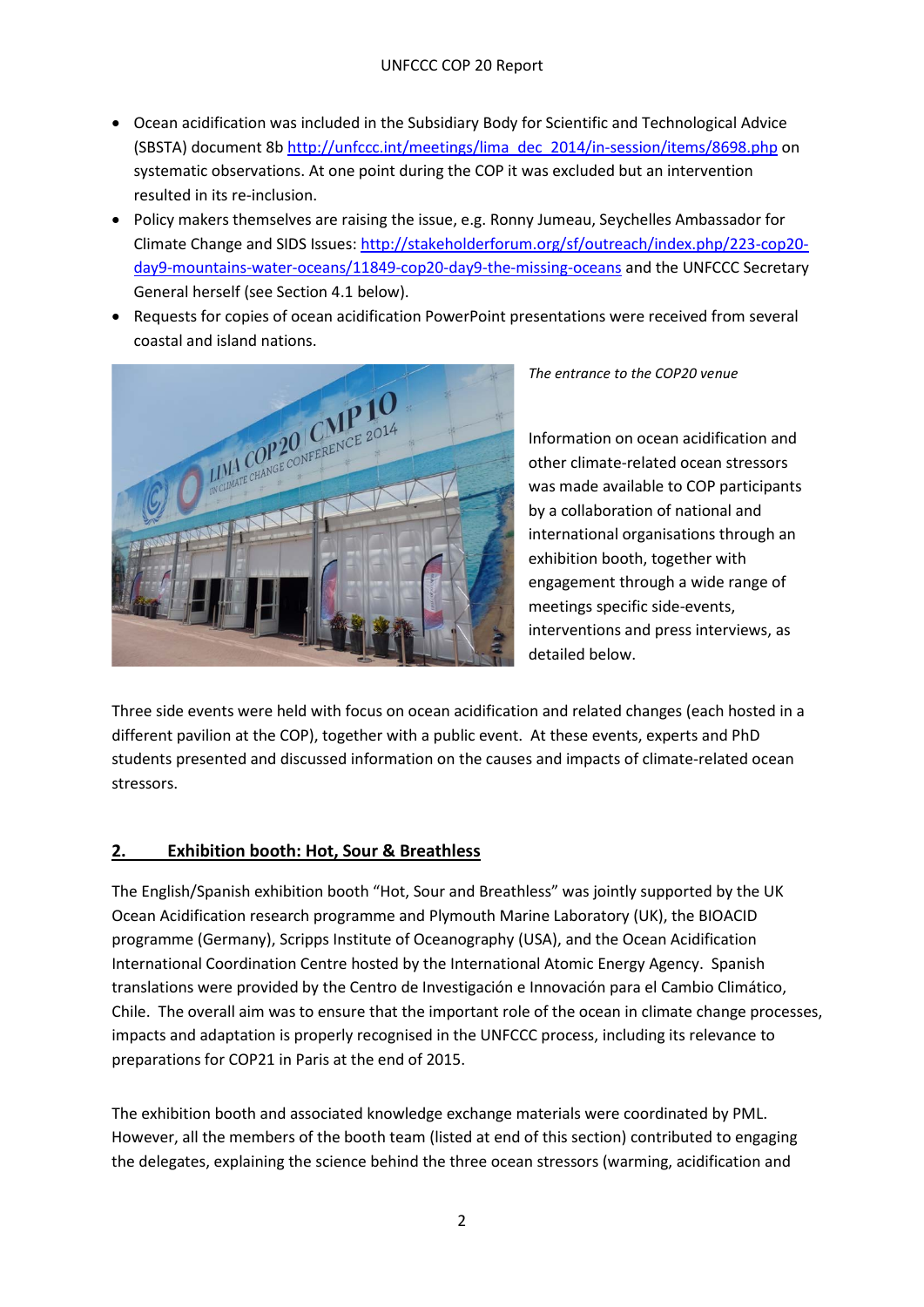deoxygenation), and producing the communication materials. Experienced scientists and students from both North and South America contributed to the successful engagement of delegates at the booth over the full two weeks of the COP.

The exhibition booth was very popular with a near-constant flow of delegates keen to learn more about the effects of climate change on the ocean. Compared to our first foray to the UNFCCC COP in Copenhagen in 2009, most delegates have now heard of ocean acidification, in addition to the other two stressors (higher temperature, lower oxygen). Nevertheless, they were not always aware of its potential effects on ecosystems, aquaculture and human society and were pleased to receive the summaries for policy makers and other outreach material.





*Above: the Hot, Sour and Breathless exhibition booth. Left: Knowledge exchange materials on ocean acidification and other ocean stressors*

Communications products and pop-up banners were also displayed in the EU and Peruvian pavilions, and at the Ocean Pavilion at Voices for Climate (a parallel event open to the public). At the latter, the Spanish versions of children's animation *The Other CO<sub>2</sub> Problem* and the film *Ocean Acidification: connecting science, policy, industry and the public* were shown.

Carol Turley, James Johnson and others brought exhibition display panels and outreach literature and material for the stand with them on their flights. That turned out to be vital, since there were several days delay on shipped consignments (of leaflets, reports, films etc), that also affected many other exhibitors. Some of the material is available on [www.oceanunderstress.com,](http://www.oceanunderstress.com/) including Spanish versions. We also supplied Spanish material for Peruvian and Chilean scientists for future distribution to their decision-makers and outreach in Latin America.

The following individuals directly assisted with the exhibition booth: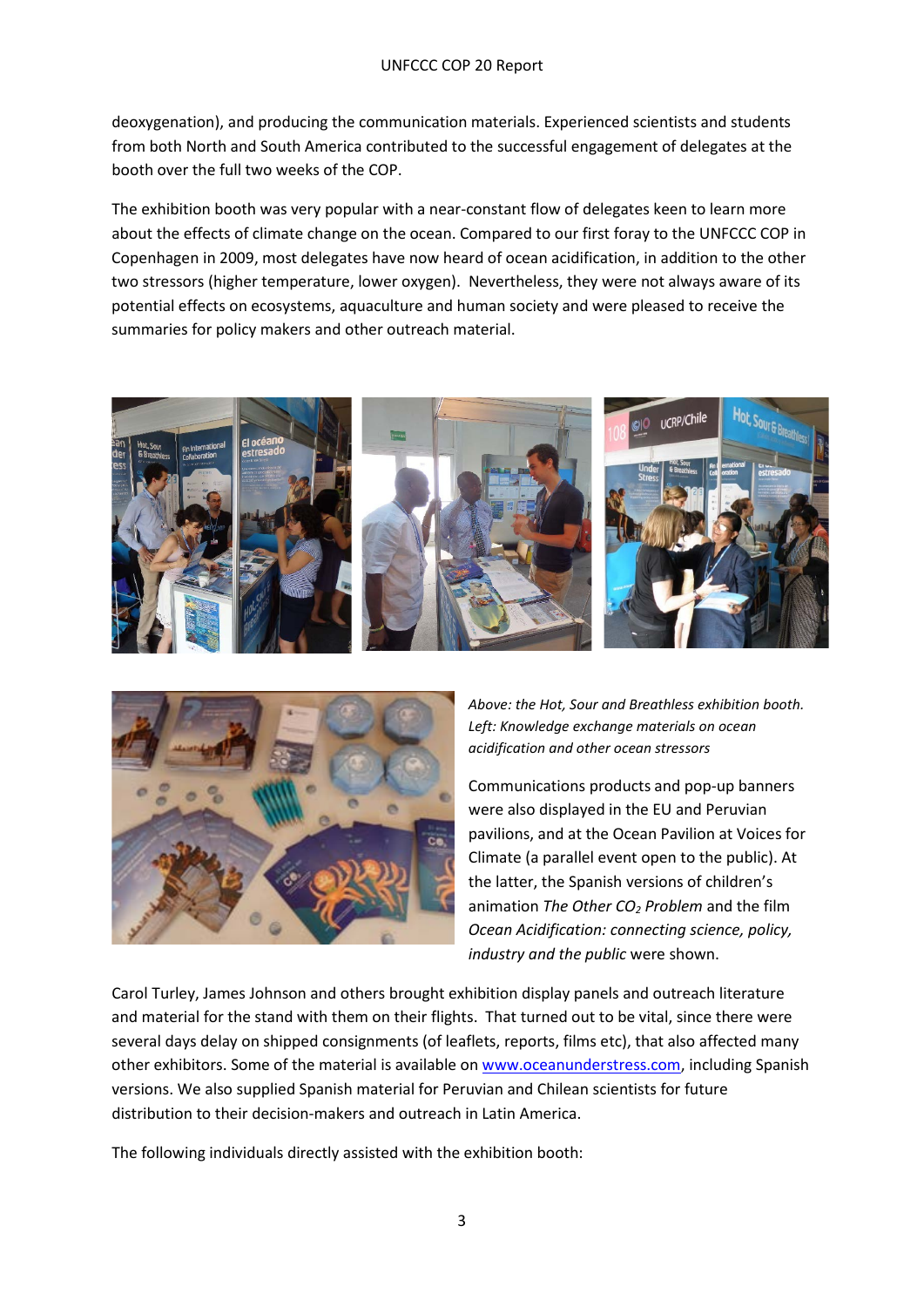Noah Ben-Aderet (Scripps, USA); Kathryn Furby (Scripps, USA); Natalya Gallo (Scripps, USA); Laura Ramajo Gallardo<sup>+</sup> (Centro de Investigación e Innovación para el Cambio Climático (CIICC), Chile); Victor Aguilera<sup>+</sup> (Universidad de Antofagasta, Chile); Michelle Graco (IMARPE/UPCH, Peru); Barbara Jacob (Centro de Inestigación e Innovación para el Cambio Climático (CIICC), Chile); Jennifer Le (Scripps, USA); Lisa Levin (Scripps, USA); James Johnson\* (Plymouth Marine Laboratory, UK); Sierra Joy Stevens-McGeever (Scripps, USA); Nelson Lagos Suarez (Centro de Investigación e Innovación para el Cambio Climático (CIICC), Chile); Carol Turley\*<sup>+</sup> (Plymouth Marine Laboratory, UK); Phil Williamson\* (Natural Environment Research Council (NERC) and University of East Anglia, UK). \*Accreditation through Intergovernmental Oceanographic Commission of UNESCO

<sup>+</sup> Funded by the Ocean Acidification-International Coordination Centre (OA-ICC, IAEA)

### **3. Side-events with ocean acidification involvement**

### **3.1 US Center –** *What goes up in the air, also goes into the sea* (3 December)

**Panel:** Libby Jewitt (NOAA), Carol Turley (PML), Natalya Gallo (Scripps), Nelson Lagos Suarez (CIICC), Laura Ramajo Gallardo (CIICC), David Osborn (IAEA)



*Panel members at US Center side-event*

The panel of experts from across the Americas and Europe covered different aspects of ocean acidification, leaving the audience with the following key messages:

- Ocean acidification is happening now and it's serious. It's caused by  $CO<sub>2</sub>$ and reducing emissions urgently will reduce it
- Some of our most productive fishing areas may be the ones most vulnerable to ocean acidification impacts
- These impacts of ocean acidification will be stronger in highly vulnerable coastal communities relying on marine productivity
- Ocean acidification is already affecting productive Latin-American coasts with important economic and social impacts
- Key to addressing ocean acidification will be substantial and sustained investment, accelerated research, and enhanced collaboration at a global scale
- A global network of observation is essential so we know what is happening, where, and so people can be prepared.

This event was live webcast and the video can be found at: <https://www.youtube.com/watch?v=VaaavN1J1XY>

**3.2 UNFCCC official side-event –** *Data, knowledge management and innovations for climate action* (4 December)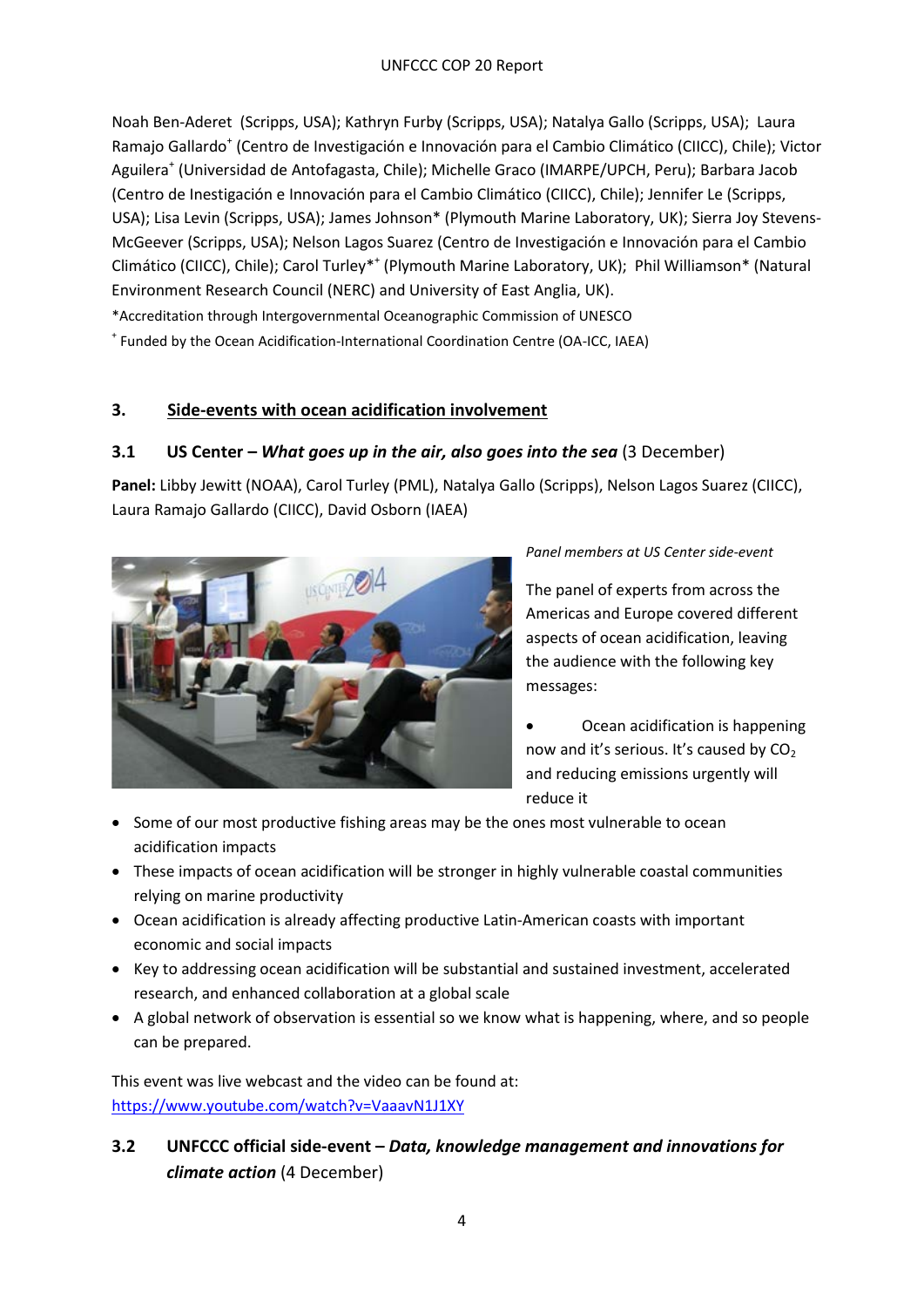Phil Williamson (NERC/UEA) discussed data management issues for ocean acidification in the wider context of information collection, collation and analysis for global climate change. Other Panel members: Pradeep Monga (UNIDO), Daniel Schensul (UNFPA), Satya Triparthi (UNORCID), Koko Warner (UNU0, Ilaria Famian (IFAD) and Jukka Vosakainen (CTCN). A summary film (not including all aspects of the discussions) is at: [https://vimeo.com/113816215.](https://vimeo.com/113816215)

### **3.3 Peru Pavilion –** *Ocean acidification interaction with multiple stressors and their impact on marine organisms* (5 December)

**Panel:** Carol Turley (PML; *also Moderator*), David Osborn (IAEA/OA-ICC), Lisa Levin (Scripps), Libby Jewitt (NOAA), Dimitri Gutierrez (IMARPE, UPCH), Michelle Graco (IMARPE/UPCH), Marco Lardies (UAI, MUSELS), Nelson Lagos Suarez (CIICC).



*Panel members at Peru Pavilion side-event*

The Spanish sub-titled version (of the PML film Ocean acidification: connecting science, policy, industry and the public, available a[t www.oceanunderstress.com](http://www.oceanunderstress.com/)  was launched at this event to great acclaim.

# **3.4 Voices for Climate, Ocean Pavilion –** *Ocean acidification interaction with multiple stressors and their impact on marine organisms* (6 December; public event)

**Panel:** Carol Turley (PML), Phil Williamson (NERC/UEA), David Osborn (IAEA, OA-ICC), Lisa Levin (Scripps), Michelle Graco (IMARPE), Nelson Lagos Suarez (CIICC)



*Panel members at Ocean Pavilion side-event*

Following the public viewing of the Spanish subtitled showing of the PML film, the Panel gave non-technical presentations on ocean acidification and other stressors, and discussed with the public the impacts of such changes on marine organisms, as well as the issues faced with communicating these impacts.

## **3.5 EU Pavilion –** *Ocean Acidification: understanding the threats and reducing the impacts* (6 December)

**Panel:** Carol Turley (PML), Dorothée Herr (IUCN), Phil Williamson (NERC/UEA), David Osborn (IAEA), Cesar Toro (IOC-UNESCO), Sakhile Koketso (CBD). **Moderator:** Keith Alverson (UNEP)

The Panel reviewed the links of ocean acidification to climate change; its consequences for marine organisms, ecosystems and human society; and the policy responses that can be developed to reduce its impacts.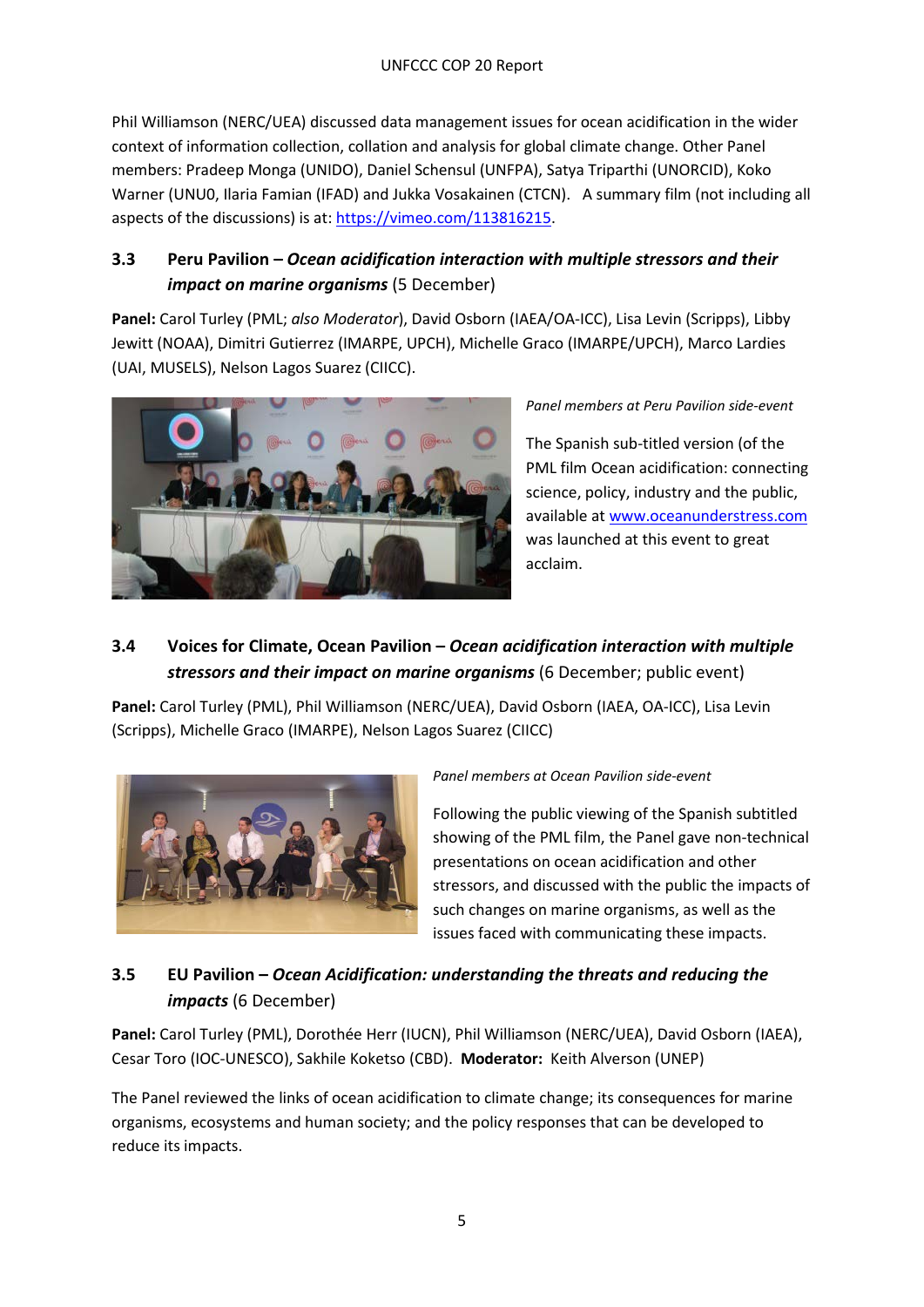### **4. Raising the ocean profile at other events**

### **4.1 World Meteorological Organisation (WMO) Press Conference**



*UNFCCC Executive Secretary Christiana Figueres.*

The sense of urgency at the Lima COP was underlined by the World Meteorological Organization, which revealed at a Press Conference on the third day of the meeting that 2014 was on course to be the warmest on record: [http://www.rtcc.org/2014/12/14/late-deal-in-lima-saves-un](http://www.rtcc.org/2014/12/14/late-deal-in-lima-saves-un-climate-talks-from-collapse/#sthash.YNljR55y.dpuf)[climate-talks-from-collapse/#sthash.YNljR55y.dpuf](http://www.rtcc.org/2014/12/14/late-deal-in-lima-saves-un-climate-talks-from-collapse/#sthash.YNljR55y.dpuf)

The UNFCCC Executive Secretary Christiana Figueres, speaking at the WMO Press Conference, talked passionately about ocean warming and ocean acidification stating:

*"The heat is being absorbed by the oceans. There is no doubt that the ocean continues to warm and that on a very, very consistent basis and what it is doing frankly is doing us a little favour. They are absorbing the heat that could have gone to the land, and paying the price. The acidification of the oceans is really not to be underestimated and the price that we're paying in the oceans is something that we perhaps don't notice because we don't pay as much attention there because we as humans live on the land. But those beings that live in the ocean are certainly noticing this and the ocean is giving us a tiny little bit of respite at the cost of those who are living in the ocean to those who live on land. This is a situation that we can no longer afford."*

[\(http://unfccc6.meta-fusion.com/cop20/events/2014-12-03-10-02-state-of-the-global-climate-in-](http://unfccc6.meta-fusion.com/cop20/events/2014-12-03-10-02-state-of-the-global-climate-in-2014-with-wmo-deputy-secretary-general-and-unfccc-executive-secretary)[2014-with-wmo-deputy-secretary-general-and-unfccc-executive-secretary\)](http://unfccc6.meta-fusion.com/cop20/events/2014-12-03-10-02-state-of-the-global-climate-in-2014-with-wmo-deputy-secretary-general-and-unfccc-executive-secretary)

Carol Turley subsequently presented a 'Listen to the Ocean' globe to Christiana Figueres, and thanked her for speaking so passionately at the WMO Press Conference. Christiana seemed thrilled to receive it and said '...it [the globe] is wonderful, beautiful; I always listen to the ocean, thank you so much'.

### **4.2 IPCC Plenary and side event on findings of 5th Assessment Report on Climate Change**

Following the key opening addresses from the nations at the COP, the Intergovernmental Panel on Climate Change (IPCC) held a plenary to discuss its  $5<sup>th</sup>$  Assessment Report (AR5) and to launch a related video: [https://www.youtube.com/watch?v=6yiTZm0y1YA.](https://www.youtube.com/watch?v=6yiTZm0y1YA)

Carol Turley queried the lack of mention of ocean acidification in the IPCC film despite it being extensively covered in the AR5. Chris Field (Co-Chair IPCC) stated that ocean acidification is important and that the awareness of it should not be diminished. IPCC would consider adding ocean acidification to the film.

At another IPCC side event, Hans Pörtner (AWI), leader of one of the ocean chapters in the AR5 Working Group II report, gave a presentation on *Ecosystem Impacts and Food Security*, which included an assessment of terrestrial and oceanic impacts at different global temperature increases and pH decreases:

[http://www.ipcc.ch/news\\_and\\_events/docs/COP20/SED%20Part%201/IPCC\\_Lima\\_Poertner\\_12min.](http://www.ipcc.ch/news_and_events/docs/COP20/SED%20Part%201/IPCC_Lima_Poertner_12min.pdf) [pdf](http://www.ipcc.ch/news_and_events/docs/COP20/SED%20Part%201/IPCC_Lima_Poertner_12min.pdf)

### **4.3 High Level Session: Transition to Low Carbon Society, Indonesia Pavilion**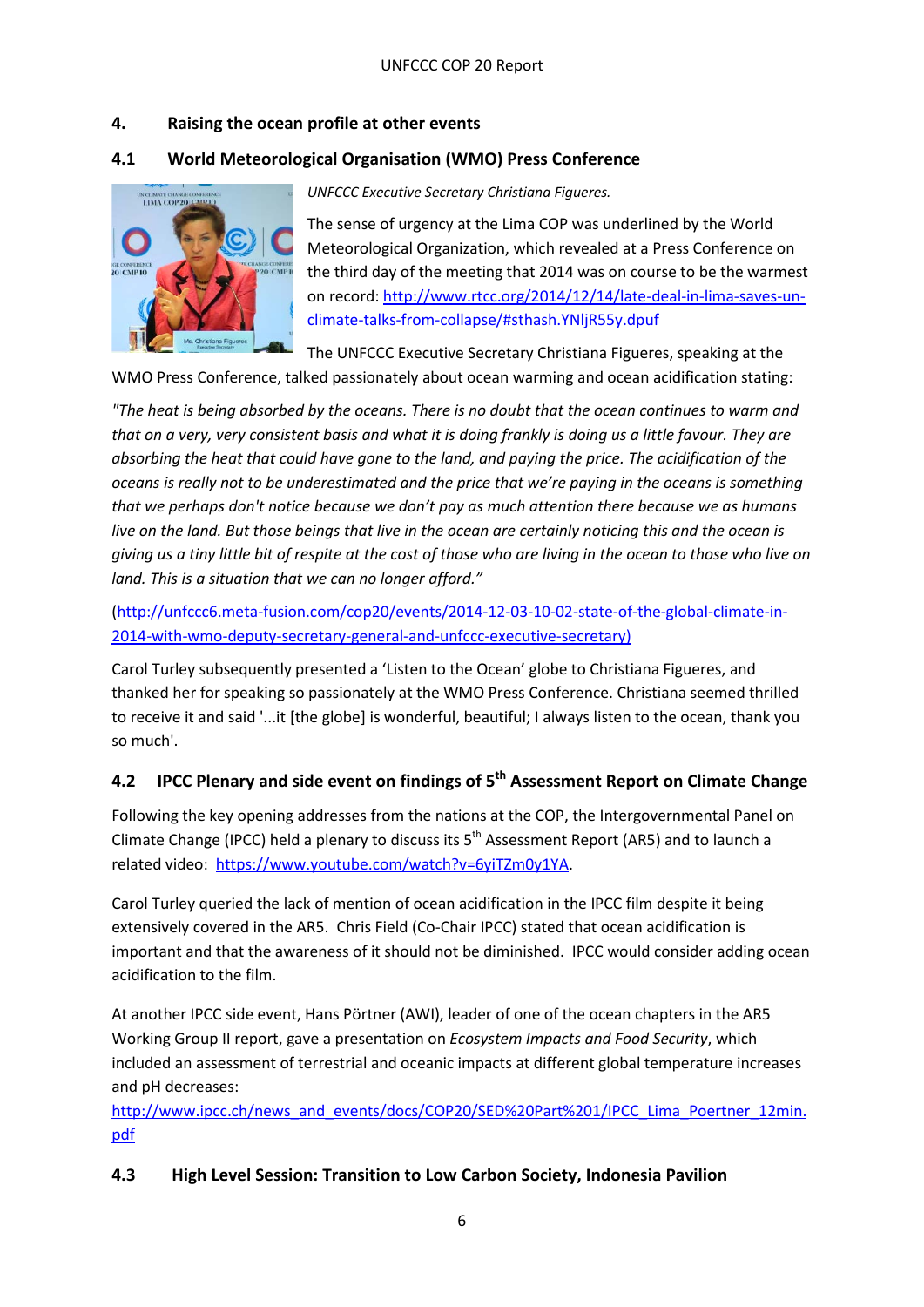Sir David King, UK Foreign Secretary's Special Representative for Climate Change, gives UK's perspective on a transition to a low carbon society, how climate change is a global problem threatening humanity that requires local actions. He mentions that the UK has contributed £8 billion to the International Climate Fund to help facilitate this. When questioned, during the panel discussion, he says that ocean acidification is a serious threat to ecosystems on which we all depend and we ignore the ocean at our peril. Other members of the panel called for an increase in the numbers of MPAs and the French spokesperson said that there was a need to develop strategies for adaptation for coastal communities which were supported by financial institutions.

### **5. Media coverage**

Carol Turley and James Johnson approached press representatives at the media centre on a number of occasions to discuss ocean stressors, offering interviews (with Spanish and English experts and young concerned scientists) and digital versions of media-relevant material (summaries, quotes, images, etc). Much of the press activity below resulted from this proactive approach.

### **5.1 Telesur – Peru National Channel**

Nelson Lagos Suarez (CIICC), Carol Turley (PML) and Barbara Jacob (CIICC) were interviewed on 4 December by Peruvian national television regarding the three ocean stressors and their impacts. The film was aired shortly after on the evening news, and a shortened version can be found at: <https://www.youtube.com/watch?v=McJ2ZHE-EU0&feature=youtu.be>

### **5.2 Al Jazeera (global broadcaster, particularly in the Middle East)**

Al Jazeera were present at the COP creating a series of climate change films looking at deforestation, glacial change, impacts on indigenous species and impacts on the ocean. They contacted us after seeing the exhibition booth for our participation in the ocean aspect of their reporting.

Following this Carol Turley (PML) and Yuri Hooker (marine biologist from Peru) were interviewed on location in Lima's fish market and at sea at Palomino Island 10 km off Lima populated by sea lions to discuss the impacts on the ocean. The film was shown on the Al Jazeera network every hour for 24 hours on 10 December and the ocean footage can be found at:

[http://www.aljazeera.com/video/americas/2014/12/changing-ocean-chemistry-imperils-eco](http://www.aljazeera.com/video/americas/2014/12/changing-ocean-chemistry-imperils-eco-system-2014121016353646618.html)[system-2014121016353646618.html](http://www.aljazeera.com/video/americas/2014/12/changing-ocean-chemistry-imperils-eco-system-2014121016353646618.html)

Nick Clark is considering the preparation of a written follow-up.

### **5.3 Climate Change TV**

Carol Turley (PML) was interviewed for Climate Change TV at the UNFCCC COP20 in Lima.

Carol explained that ocean acidification is occurring at the fastest rate ever in Earth's history with significant impacts on marine organisms. As 1 billion people depend on marine protein as a main protein source and engage in aquaculture for their livelihoods, adaptation is an important issue.

The interview can be found at: [http://climatechange-tv.rtcc.org/2014/12/10/cop20-carol-turley](http://climatechange-tv.rtcc.org/2014/12/10/cop20-carol-turley-plymouth-marine-laboratory/)[plymouth-marine-laboratory/](http://climatechange-tv.rtcc.org/2014/12/10/cop20-carol-turley-plymouth-marine-laboratory/)